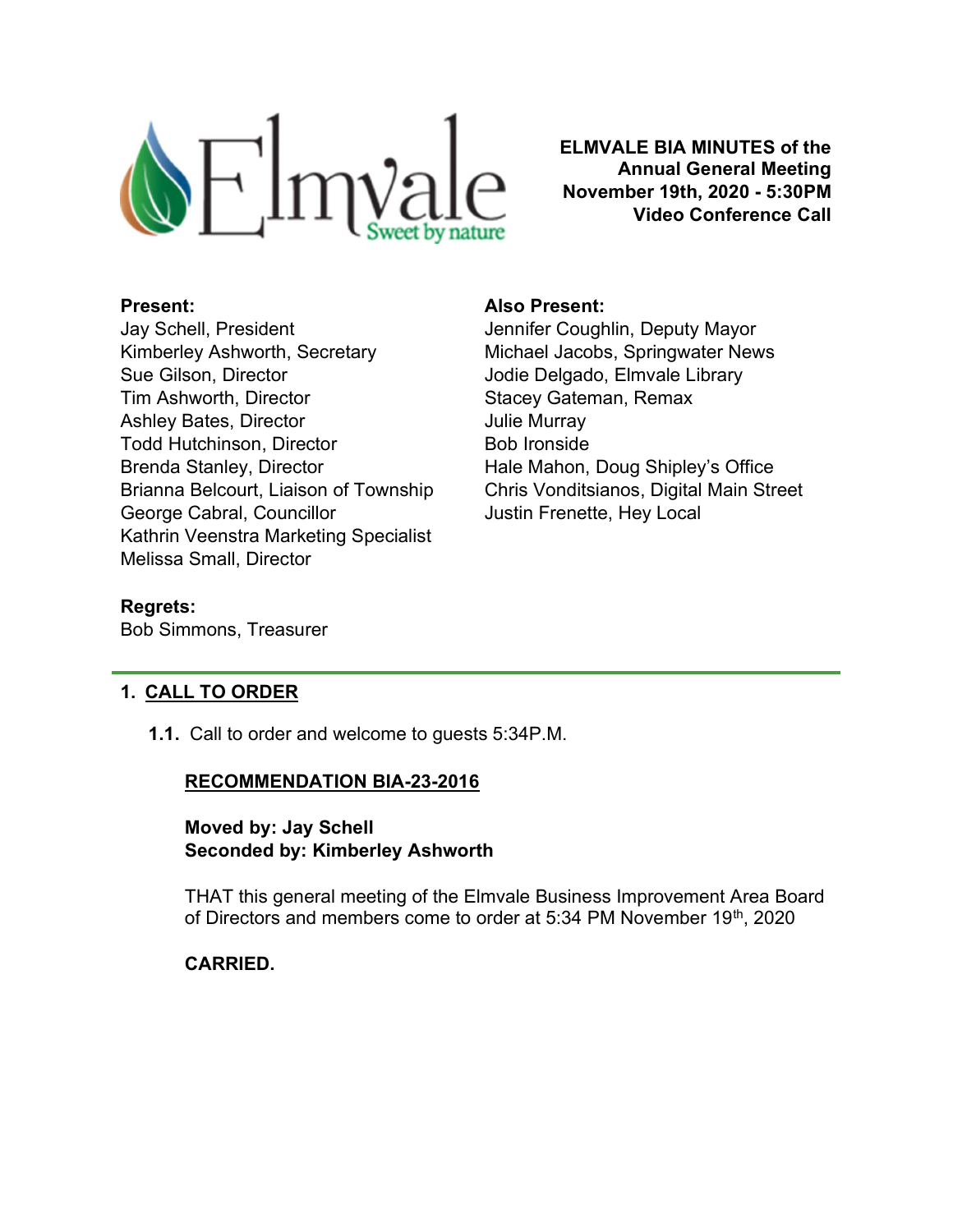# 2. APPROVAL OF THE MINUTES

### RECOMMENDATION-BIA-22-2016

Moved by: Jay Schell

### Seconded by: Brenda Stanley

THAT the minutes of October 15th, 2020 are approved as revised.

### CARRIED.

#### 3. BUSINESS ARISING FROM THE MINUTES

Jay reminded the group that going forward any changes and discussion of previous meeting minutes are to be sent through email prior to next meeting.

#### 4. DISCLOSURE OF PECUNIARY INTERES

See presentation

### 5. DISCUSSION/COMMITTEES

### 5.1 AGM PowerPoint Presentation

Brenda, Jay & Kimberley shared a powerpoint presentation, highlighting the following:

- BIA mission statement:
- Successes during 2020, despite it's barriers;
- Events/initiaitives covered off through the year;
- Financial overview:
- Appreciation to Mike Jacobs for his help in allowing the BIA to advertise in the Springwater News;
- Responese to radio ads, gift card drive and Veterans banners along Queen – all positive!;
- $\bullet$  It was proposed that the budget remain the same for 2021;
- $\bullet$  \$47,000.00 in the bank;
- Appointment of Baker TillY KDN LLC as auditor for 2021, however 2019 is not yet finished and cannot be presented at this time; and.
- Brenda introduces the latest initiative in Virtually Elmvale.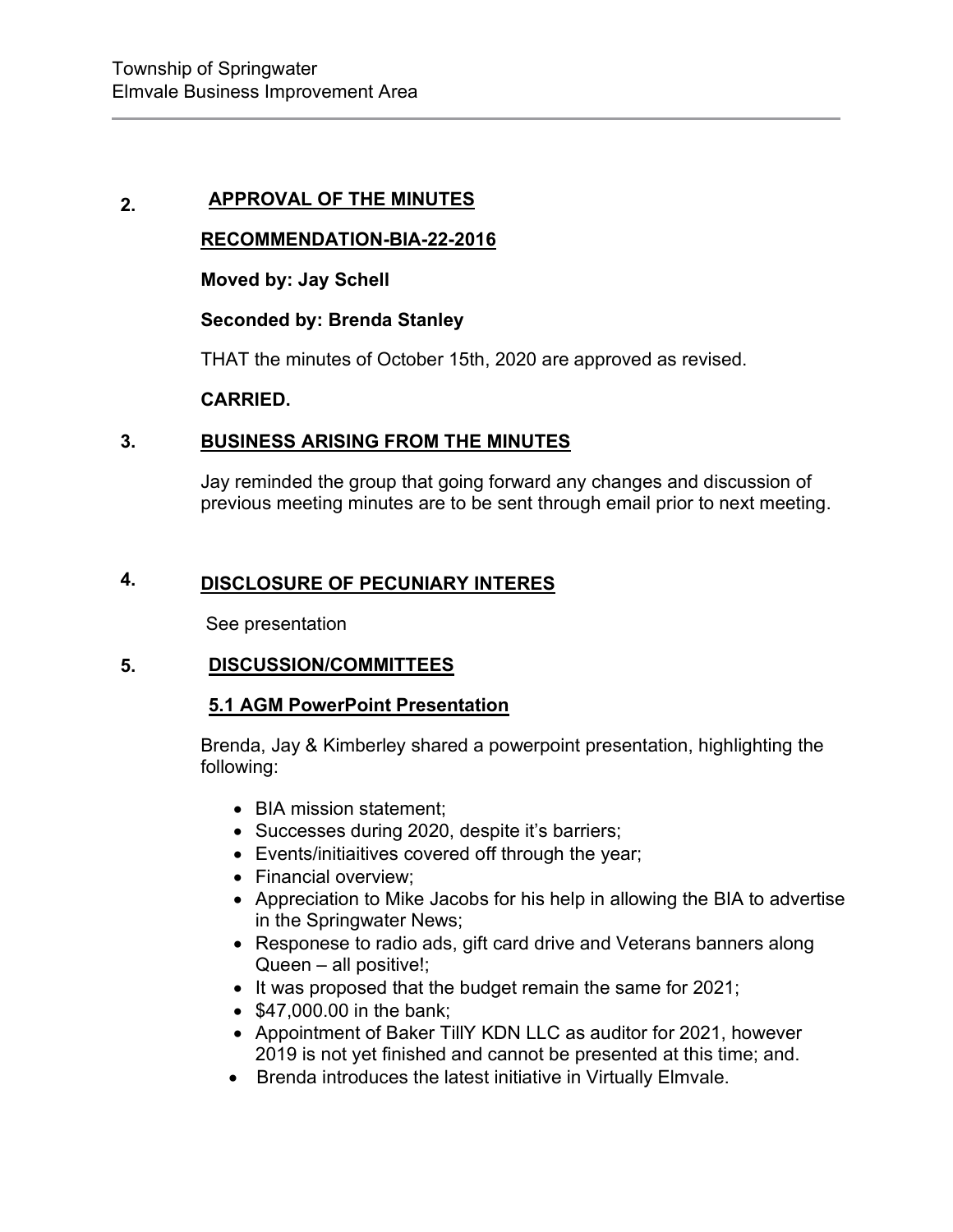Following the presentation, Councillor Cabral and Brianna provided a brief municipal update regarding:

- Light Up Springwater;
- New Christmas Banners;
- Community Improvement Plan; and,
- 2019/2020 Economic Development Update report which was recently presented to Council.

# 5.2 Presentation from Digital Main Street

By Chris Vonditsiano –

Chris provided a presentation about the Digital Main Street and Beyond, and the ShopHere programs currently available to local business owners. The programs are intended to build/expand an online presence for local businesses. The programs are free! Elmvale businesses can contact the Small Business Enterprise Centre at 705-720-2445 or digitalsquad@barrie.ca to participate or for more information.

# 5.3 Presentation from Hey Local

By Justin Frenette –

Justin provided a presentation abou HeyLocal, a web and mobile aggregator (marketplace) that allows business to feature their products and have local consumers easily discover, shop, and purchase from many local retailers in one single platform. Visit HeyLocal.ca for more information.

# 5.6 Council & Notes from Council

See above.

6. NEW BUSINESS

None.

Open Discussion/Question Period